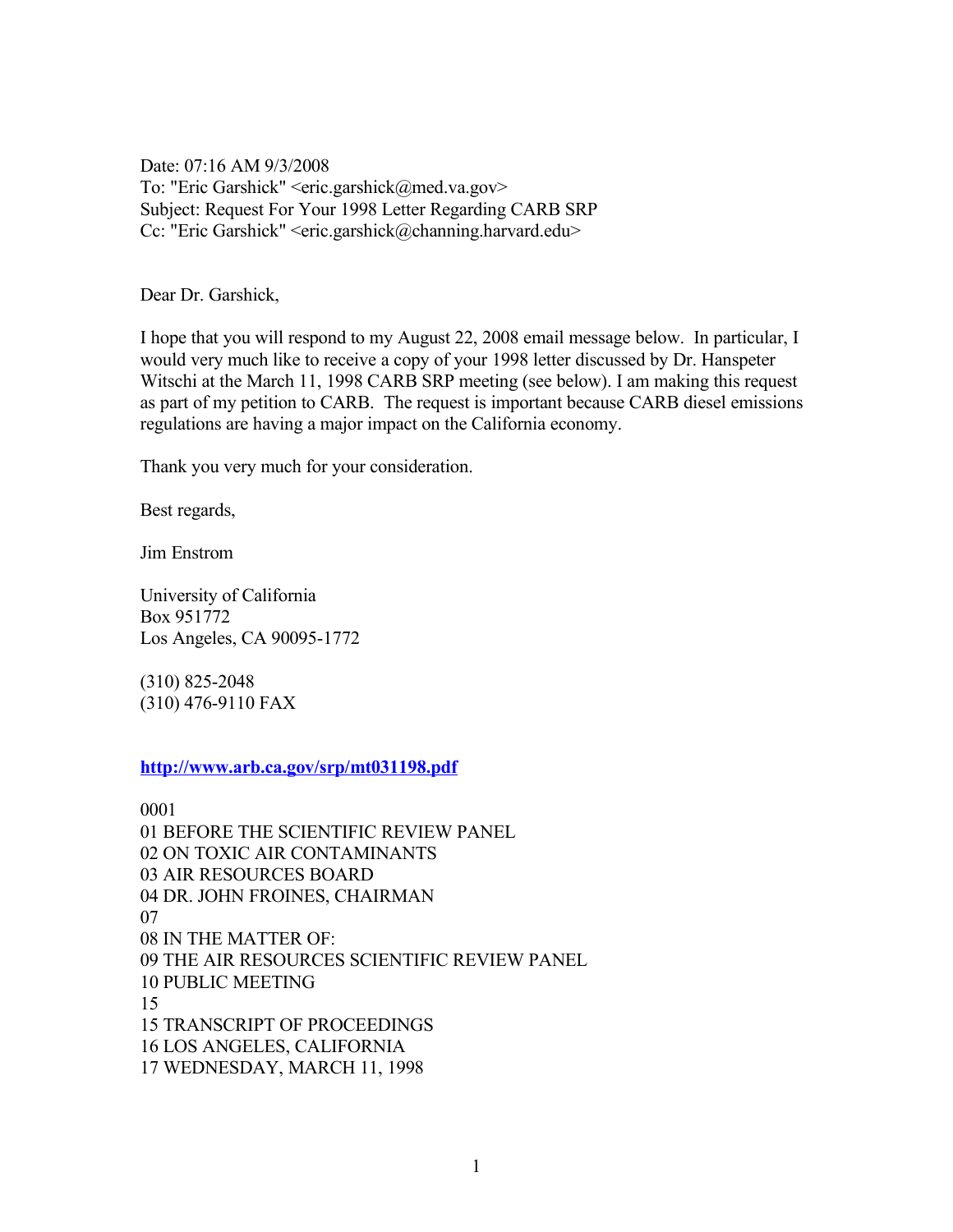0240 01 DR. WITSCHI: I HAVE A QUESTION AND IT'S TO ERIC 02 AND MAYBE I HAVE MISSED IT, YOU KNOW. 03 THERE IS YOUR LETTER WHEN YOU CAME DOWN IN 04 WRITING THAT YOU OBJECT TO USING YOUR STUDIES FOR A 05 QUANTITATIVE RISK ASSESSMENT, AND I'M NOT QUITE CLEAR 06 TODAY WHERE WE STAND ON THAT ONE. 07 COULD YOU CLARIFY THIS FOR ME?

At 11:11 AM 8/22/2008, James E. Enstrom wrote:

August 22, 2008

Eric Garshick, M.D. Harvard Medical School VA Boston Healthcare System [eric.garshick@channing.harvard.edu](mailto:eric.garshick@channing.harvard.edu) [eric.garshick@med.va.gov](mailto:eric.garshick@med.va.gov)

Dear Dr. Garshick:

I am writing because your epidemiologic research was prominently used in the Scientific Review Panel (SRP) deliberations that lead to the 1998 declaration by the California Air Resources Board (CARB) that diesel particulate matter is a toxic air contaminant (TAC). This TAC declaration has subsequently led to the May 22, 2008 CARB estimate that diesel particulate matter is responsible for 3,900 premature deaths in California annually. However, there is extensive evidence, not used by CARB, indicating that fine particulate matter does not currently cause premature deaths in California. This evidence is described in my attached July 11, 2008 comments regarding the May 22, 2009 CARB Draft Staff Report **"Methodology for Estimating Premature Deaths Associated with Long-term Exposures to Fine Airborne Particulate Matter in California"**. Because of this new evidence and other related reasons, a group of California professors, including myself, has petitioned CARB to reassess its 1998 TAC declaration regarding diesel particulate matter, as described in the attached June 17, 2008 letter.

Because of the reservations you expressed in your March 11, 1998 SRP comments, some of which are shown below, would you be willing to submit to CARB your latest occupational epidemiologic evidence relevant to the 1998 TAC declaration regarding diesel particulate matter? Particularly helpful would be California-specific evidence on railroad workers and truck drivers exposed to diesel exhaust.

Thank you very much for your consideration regarding this important issue.

Best regards,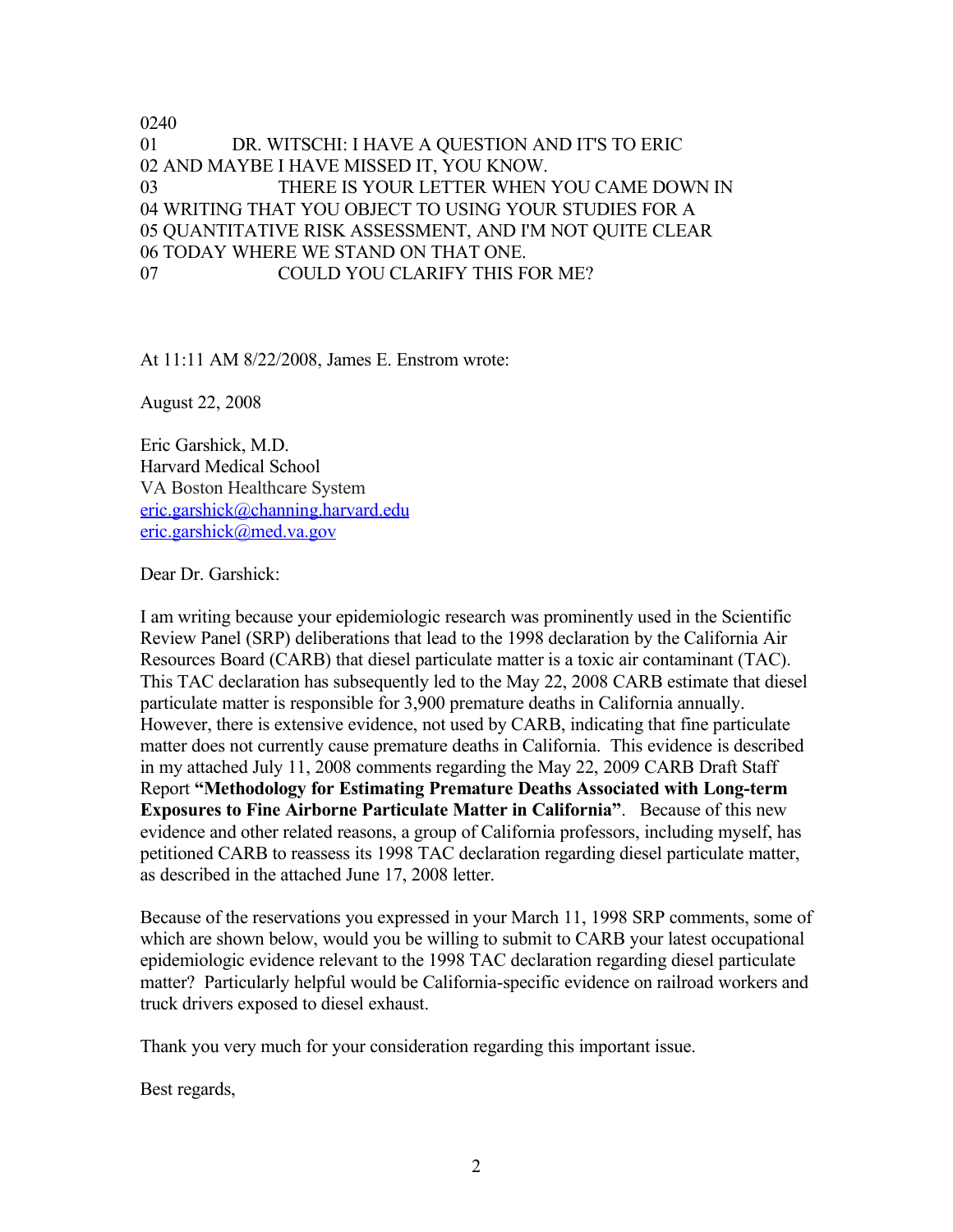Jim James E. Enstrom, Ph.D., M.P.H. Jonsson Comprehensive Cancer Center University of California, Los Angeles [www.cancer.ucla.edu](http://www.cancer.ucla.edu/) jenstrom@ucla.edu (310) 825-2048

**<http://www.arb.ca.gov/srp/mt031198.pdf>**

0001

01 BEFORE THE SCIENTIFIC REVIEW PANEL 02 ON TOXIC AIR CONTAMINANTS 03 AIR RESOURCES BOARD 04 DR. JOHN FROINES, CHAIRMAN 07 08 IN THE MATTER OF: 09 THE AIR RESOURCES SCIENTIFIC REVIEW PANEL 10 PUBLIC MEETING 15 15 TRANSCRIPT OF PROCEEDINGS 16 LOS ANGELES, CALIFORNIA 17 WEDNESDAY, MARCH 11, 1998

0240

08 DR. GARSHICK: WELL, I THINK THE ISSUE WAS THAT 09 TRYING TO HAVE ONE SLOPE DESCRIBE ALL THE DATA AT THIS 10 POINT IS -- HAS MANY UNCERTAINTIES, AND THAT REALLY IS THE 11 MAJOR OBJECTION. 12 AND I THINK THAT, YOU KNOW, TRYING TO 13 EXTRAPOLATE BACK PAST EXPOSURES PLUS WITH THE STUDY THAT 14 NEEDS SOME ADDITIONAL FOLLOW UP TO DEFINE THAT SLOPE, AND 15 THAT WAS REALLY -- REALLY MY POINT. 16 AND I MEAN, IT SHOULDN'T BE UNDO EMPHASIS --17 THERE SHOULDN'T BE UNDUE EMPHASIS PUT ON THE SLOPE, 18 PARTICULARLY GIVEN THE DISCUSSIONS WE'RE HAVING RIGHT 19 NOW. 20 AND I -- I THINK THAT IT DEPENDS ON WHAT'S 21 DRIVING THE PROCESS. I MEAN, IF -- IF THE LAW SAYS THE 22 CALIFORNIA MUST COME UP WITH A -- WITH A SLOPE TO DRIVE 23 REGULATION, THEN THE POTENTIAL PROBLEM, POINTING AN

24 EMPHASIS ON THAT SLOPE, GIVEN ALL THE UNCERTAINTY -- ON 25 THE OTHER HAND, THE BOARD HAS TO IDENTIFY A TOXIC AIR